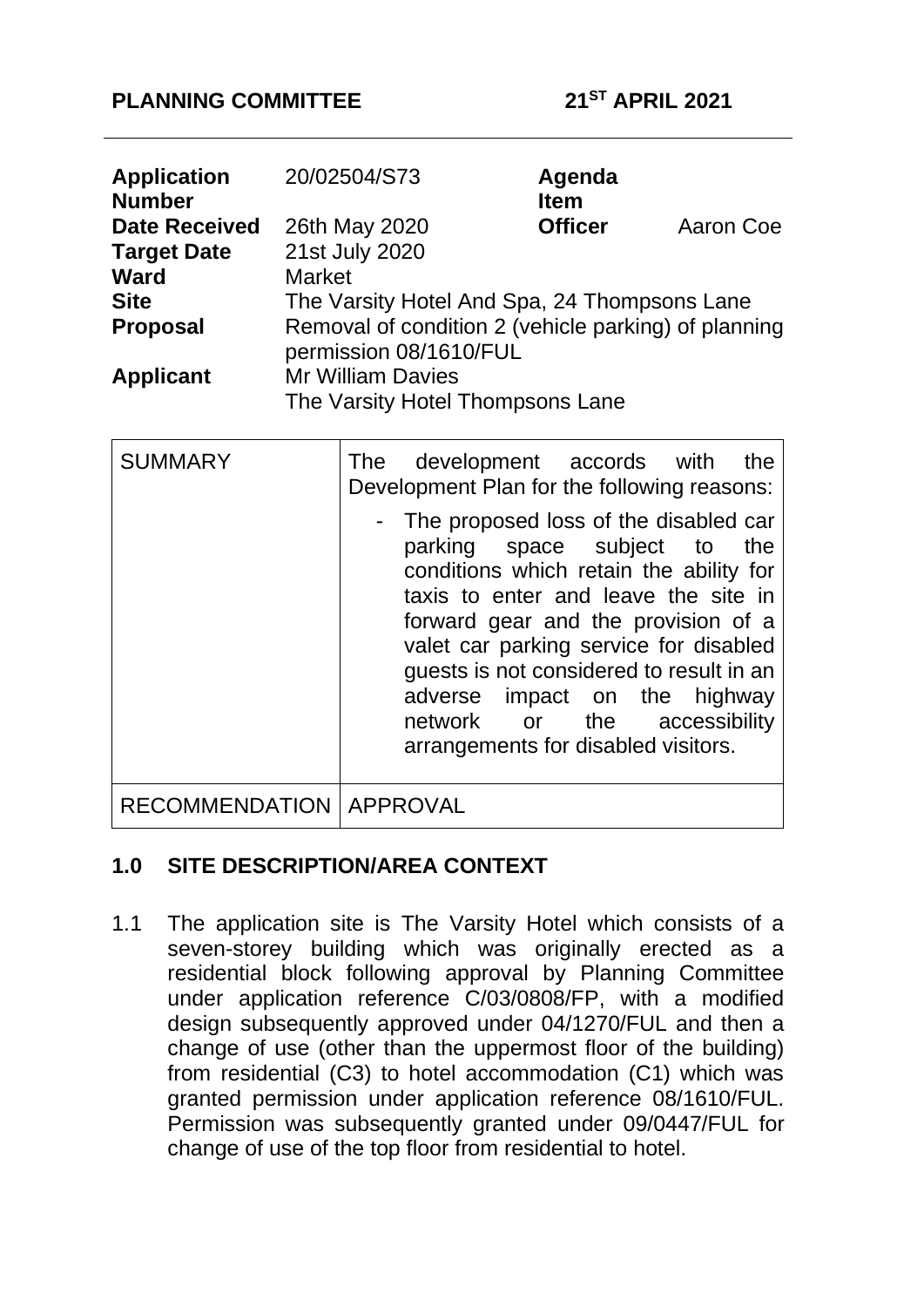- 1.2 The Glassworks gym and its associated restaurant occupy a converted warehouse building which adjoins the application building to the north. Other than this, the area to the north, east and south of the site is predominantly in residential use consisting of nineteenth century and early twentieth century terraced houses. On the opposite side of Thompson's Lane there is student accommodation and to the south-west and west are the relatively modern buildings of the Quayside development, in a mixture of residential and commercial uses.
- 1.3 Thompson's Lane itself, which runs along the eastern side of the application site, is a narrow street. The carriageway width in front of the application site is 4.5m.
- 1.4 The site falls within the Central Conservation Area and is within the controlled parking zone (CPZ).

# **2.0 THE PROPOSAL**

2.1 The application seeks to remove Condition 2 from the permission granted under 08/1610/FUL. The wording of that condition is as follows:

*The use hereby permitted shall not commence until details of a layout for the car parking area which will allow taxis to turn, enabling them to both enter and leave the site in forward gear, and which makes clearly marked provision for a disabled parking space, have been submitted to and approved in writing by the local planning authority. The approved layout shall be implemented before occupation, and shall thereafter be maintained, free of any obstruction, including parked vehicles, except with the express permission of the local planning authority.*

*Reason: To avoid obstruction to traffic in Thompson`s Lane and in the interest of highway safety. (Cambridge Local Plan (2006) policy 8/2)*

- 2.2 The application is accompanied by the following supporting information:
	- 1. Application form
	- 2. Site Photos
	- 3. Transport Note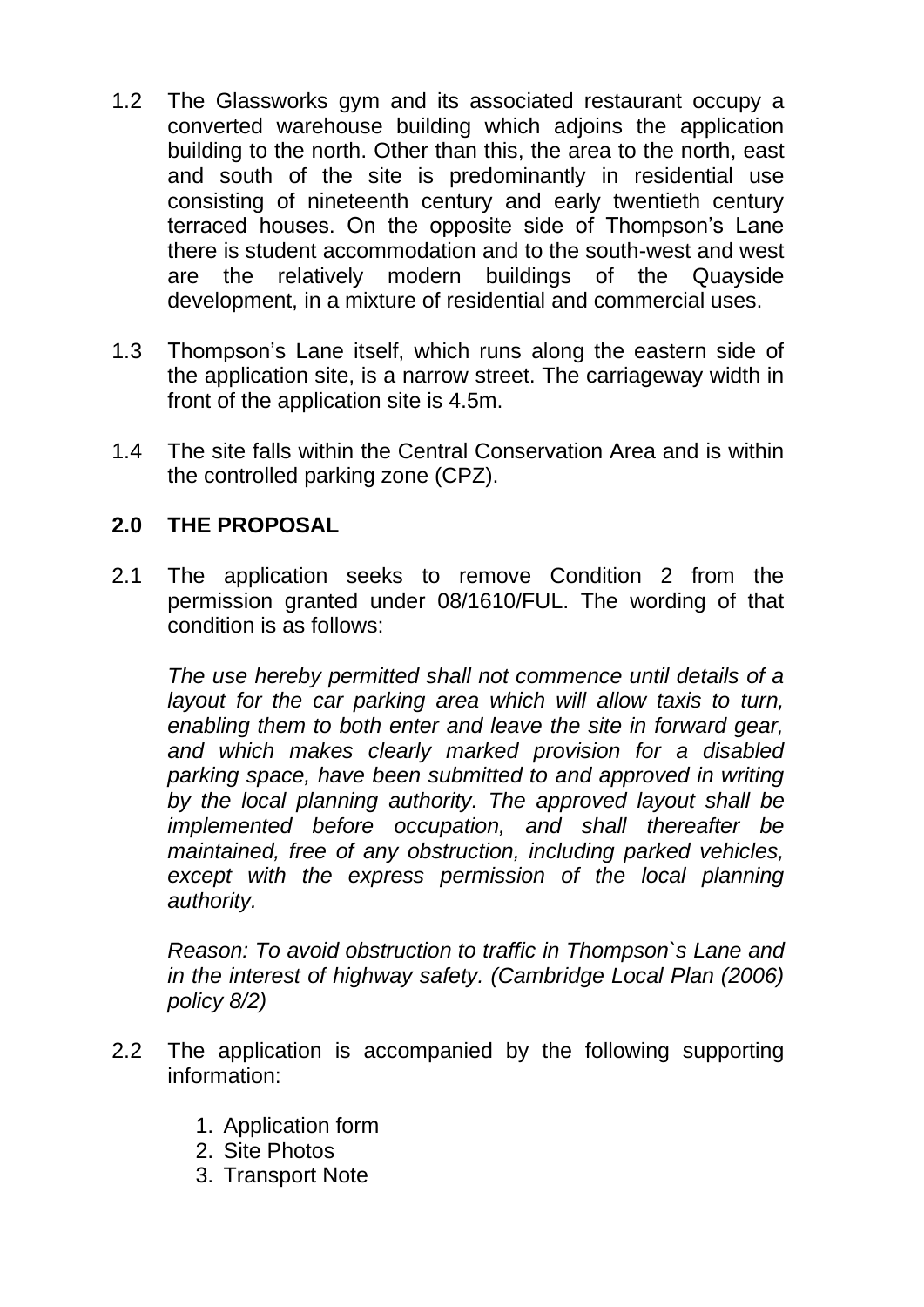2.3 The accompanying information explains it is proposed to remove the condition for the following reasons:

1. Cars parked in this space have, following a fire risk assessment, been deemed to constitute an ignition risk directly next to one of two main escape routes; and to impede access to the dry riser in the ground floor undercroft.

2. The spaces have only been used 3 times in 10 years as drivers have found it difficult to navigate into the space.

3. Due to these difficulties, disabled drivers have tended to use the hotel's valet parking service

#### **3.0 SITE HISTORY**

| <b>Reference</b><br>03/0412/FP | <b>Description</b><br>Erection of residential block<br>containing 19 apartments and<br>9 live/work units                                     | <b>Outcome</b><br>Withdrawn                   |
|--------------------------------|----------------------------------------------------------------------------------------------------------------------------------------------|-----------------------------------------------|
| 03/0808/FP                     | Erection of residential block<br>containing 19 apartments                                                                                    | Permitted                                     |
| 04/1270/FUL                    | Erection of residential block<br>containing 19 apartments<br>(amendments to elevations of<br>scheme approved under<br>03/0808)               | Permitted                                     |
| 08/1610/FUL                    | Change of use from<br>residential to hotel, with two<br>residential units on the top<br>floor                                                | Permitted                                     |
| 11/0240/FUL                    | Installation of acoustic baffle<br>to boundary wall and smoking<br>shelter.                                                                  | Permitted                                     |
| 12/0933/FUL                    | External works including the<br>installation and modification<br>to doors and windows<br>(following demolition of<br>existing out-buildings) | Permitted                                     |
| 09/0344/S73                    | Variation of Condition of<br>08/0161/FUL to allow the<br>possibility of a restaurant                                                         | Refused-<br>Appeal<br>Allowed<br>(17.02.2010) |
| 09/0447/FUL                    | Change of use of top floor                                                                                                                   |                                               |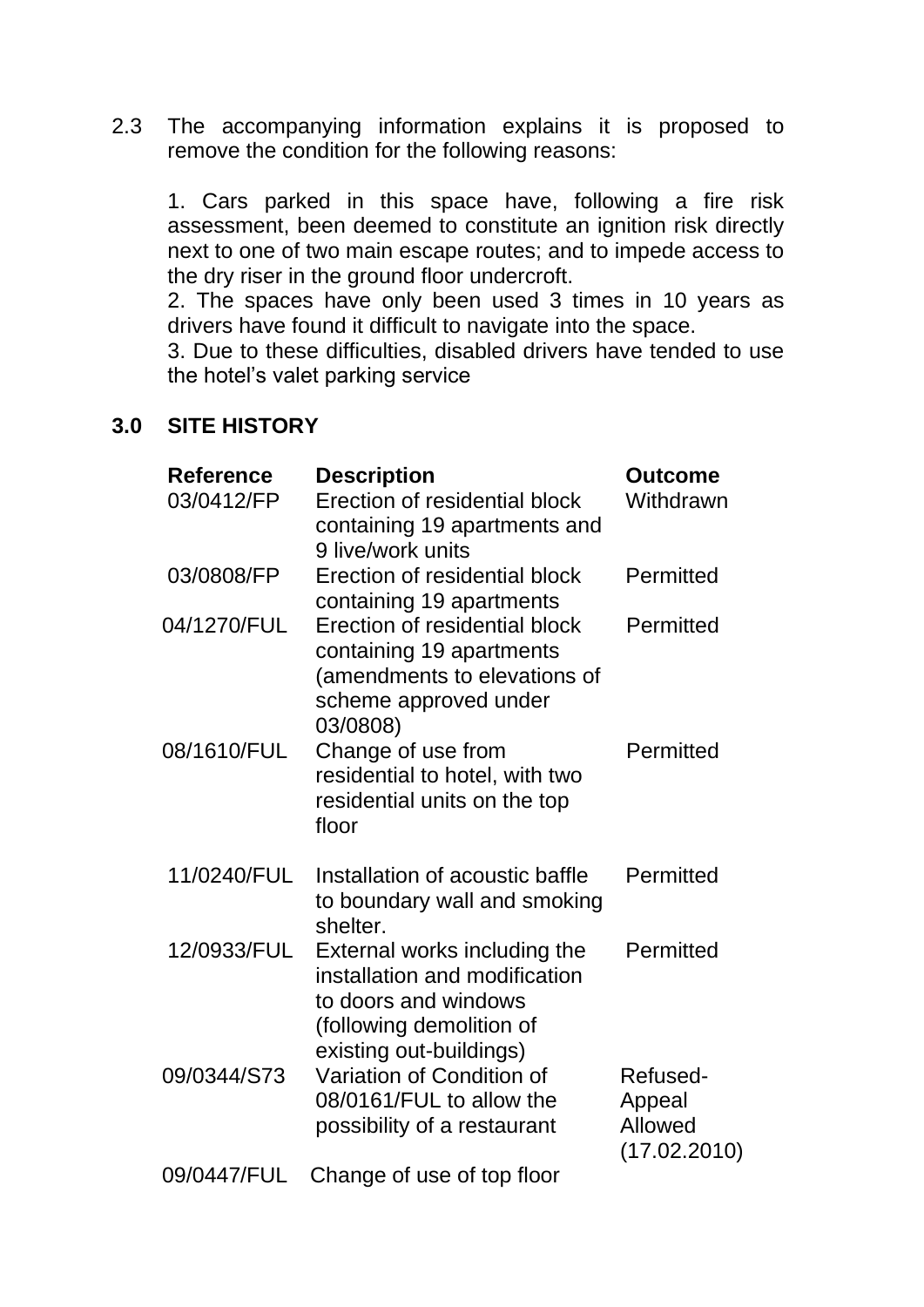|             | from residential to hotel                                                                                         | Permitted.                |
|-------------|-------------------------------------------------------------------------------------------------------------------|---------------------------|
| 09/0498/S73 | Variation of Condition 3 of<br>planning permission<br>08/1610/FUL to allow the                                    |                           |
|             | possibility of a restaurant.                                                                                      | Refused.                  |
| 09/0775/S73 | Variation of condition 3 to<br>allow restaurant use                                                               | Permitted<br>(02.10.2009) |
| 14/0499/S73 | Variation of condition 2 to<br>Replace on-site disabled car<br>parking with valet<br>parking for disabled quests. | Refused.                  |

# **4.0 PUBLICITY**

| 4.1 | Advertisement:           | No  |
|-----|--------------------------|-----|
|     | <b>Adjoining Owners:</b> | Yes |
|     | Site Notice Displayed:   | No  |

### **5.0 POLICY**

# 5.1 **Cambridge Local Plan 2018**

| <b>PLAN</b>      |           | <b>POLICY NUMBER</b> |
|------------------|-----------|----------------------|
| Cambridge        | Local   1 |                      |
| <b>Plan 2018</b> |           | 28 31 32 33 34 35 36 |
|                  |           | 56 61 77             |
|                  |           | 8182                 |

5.2 Relevant Central Government Guidance, Supplementary Planning Documents and Material Considerations

| Central                | National Planning Policy Framework 2019                                                         |  |
|------------------------|-------------------------------------------------------------------------------------------------|--|
| Government<br>Guidance | National Planning Policy Framework -<br>Planning Practice Guidance from 3 March<br>2014 onwards |  |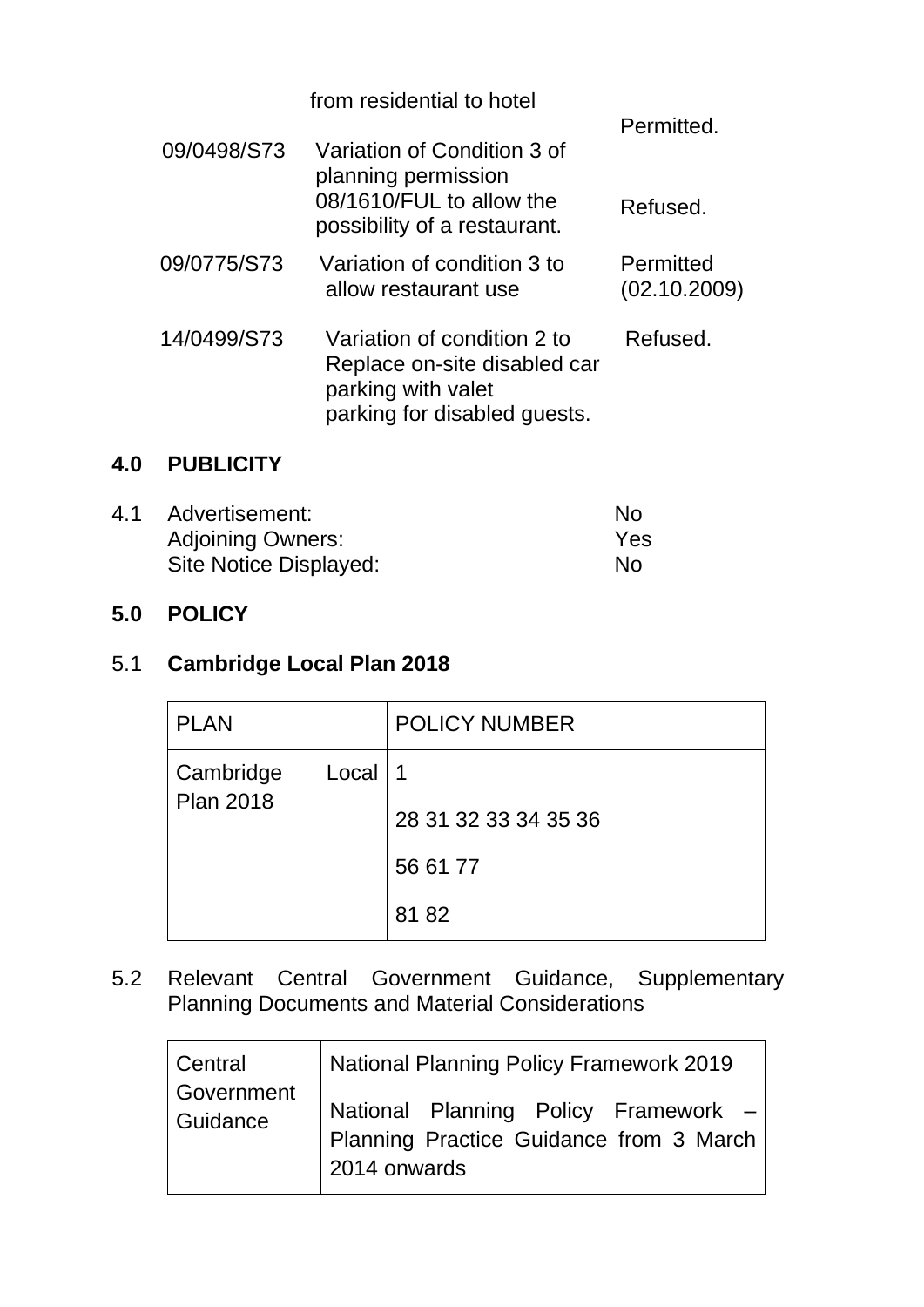|             | Circular 11/95 (Annex A)                 |
|-------------|------------------------------------------|
| Relevant    | Greater Cambridge Sustainable Design and |
| <b>SPDs</b> | Construction (Jan 2020)                  |

# **6.0 CONSULTATIONS**

# **Cambridgeshire County Council (Highways Development Management)**

### As submitted

6.1 The Highway Authority requests that condition 2 is not removed. While accepting that the fire risk in the undercroft car park may be significant, the width of carriageway in Thompsons Lane is not wide enough to enable a delivery vehicle to pass a domestic vehicle (see Manual for Streets Vol. 1 figure 7.1). It must also be recalled that these dimensions are based on data taken from Design Bulletin 32 which was first published in 1977, motor vehicles have become wider since then. This lack of width will encourage drivers to mount the footway to pass a parked car which would be to the detriment of pedestrian safety. The Highway Authority would have no objection to the removal of the car parking alone as long as the ability for a taxi to enter and leave in a forward gear is retained.

# As Amended

6.2 Following the submission of the Transport Note dated 6th January 2021 which states in paragraph 2.6 that the ability for taxis to enter and leave the site in a forward gear will remain, the Highway Authority removes its request that Condition 2 of 08/1610/FUL not be removed. Please add a condition to any permission that the Planning Authority is minded to issue in regard to this proposal requiring that the area within the hotel site use for the turning of taxis enabling such vehicles to enter and leave in a forward gear shall be used solely for that purpose. Reason: The safe and effective operation of the highway.

# **Access Officer**

6.3 Onsite parking is preferred but I cannot challenge the view of a fire safety report. Valet parking has to be offered. I cannot see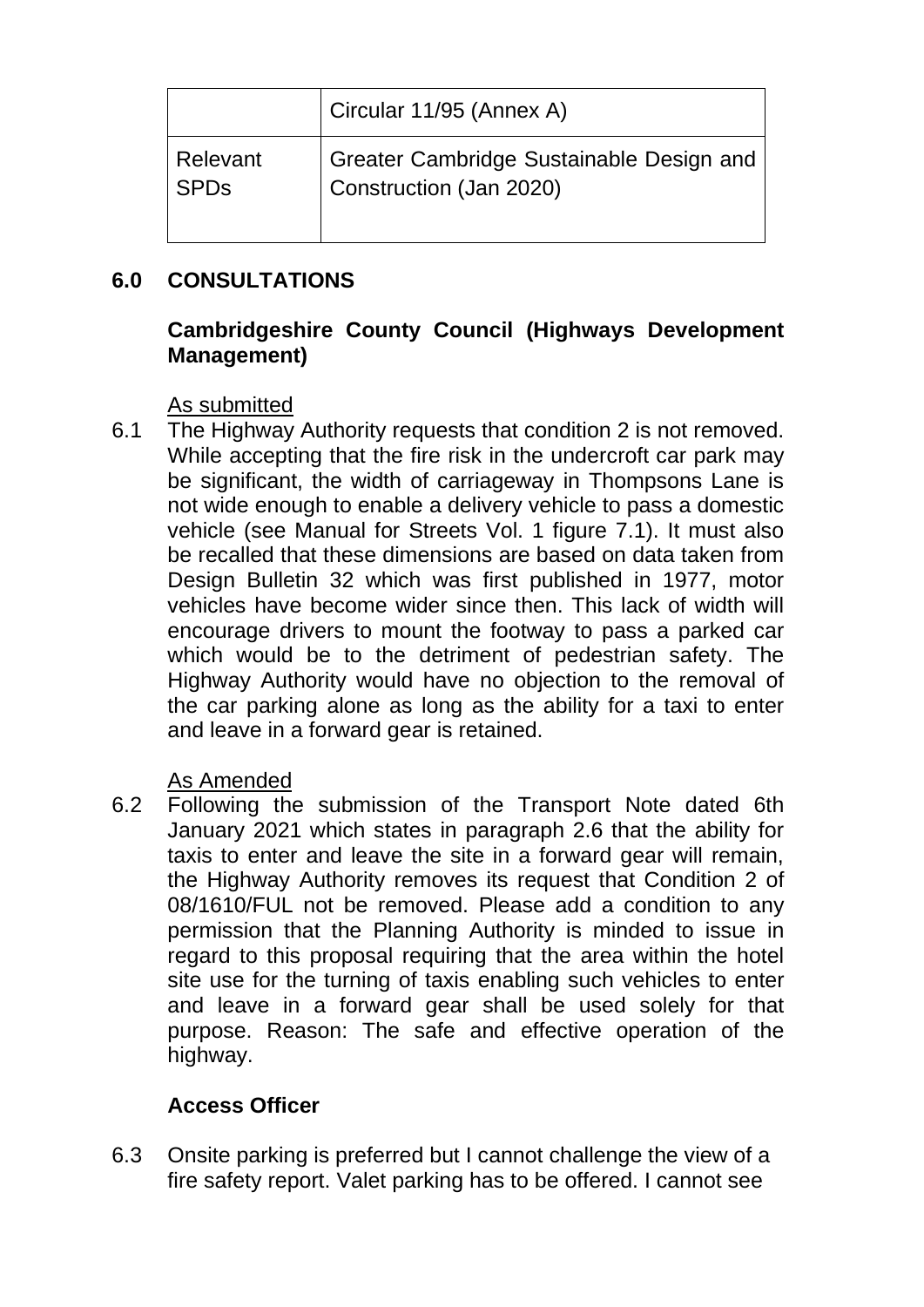that valet parking would have any major impact on traffic passing the hotel. Mainly because this will not be frequent and should be managed efficiently so that the parking time is limited and given the area has no through traffic.

# **Environmental Health**

6.4 No objection.

# **City Council Conservation team**

6.5 No heritage implications

The above responses are a summary of the comments that have been received. Full details of the consultation responses can be inspected on the application file.

### **7.0 REPRESENTATIONS**

7.1 The owners/occupiers of the following addresses have made representations which object to the application:

The Officers Mess Business Centre, Royston Road, Duxford on behalf of Beaufort Place Ltd

- The Old Vicarage, Thompsons Lane
- 1 Clifton Road
- 7 Park Parade
- 27 Portugal Place
- 18 Park Parade
- 24 Park Parade
- 10 Park Parade
- 28 Portugal Place
- 11 Park Parade
- 24 Portugal Place
- 23 Portugal Place
- 7.2 The representations can be summarised as follows:

- Previous application to replace the disabled parking space with free valet parking (ref 14/0499/S73) was refused on disability discrimination and highway safety grounds. The current application now seeks to remove both the disabled parking space and taxi drop-off bays within the undercroft of the hotel. This would exacerbate existing issues in the area.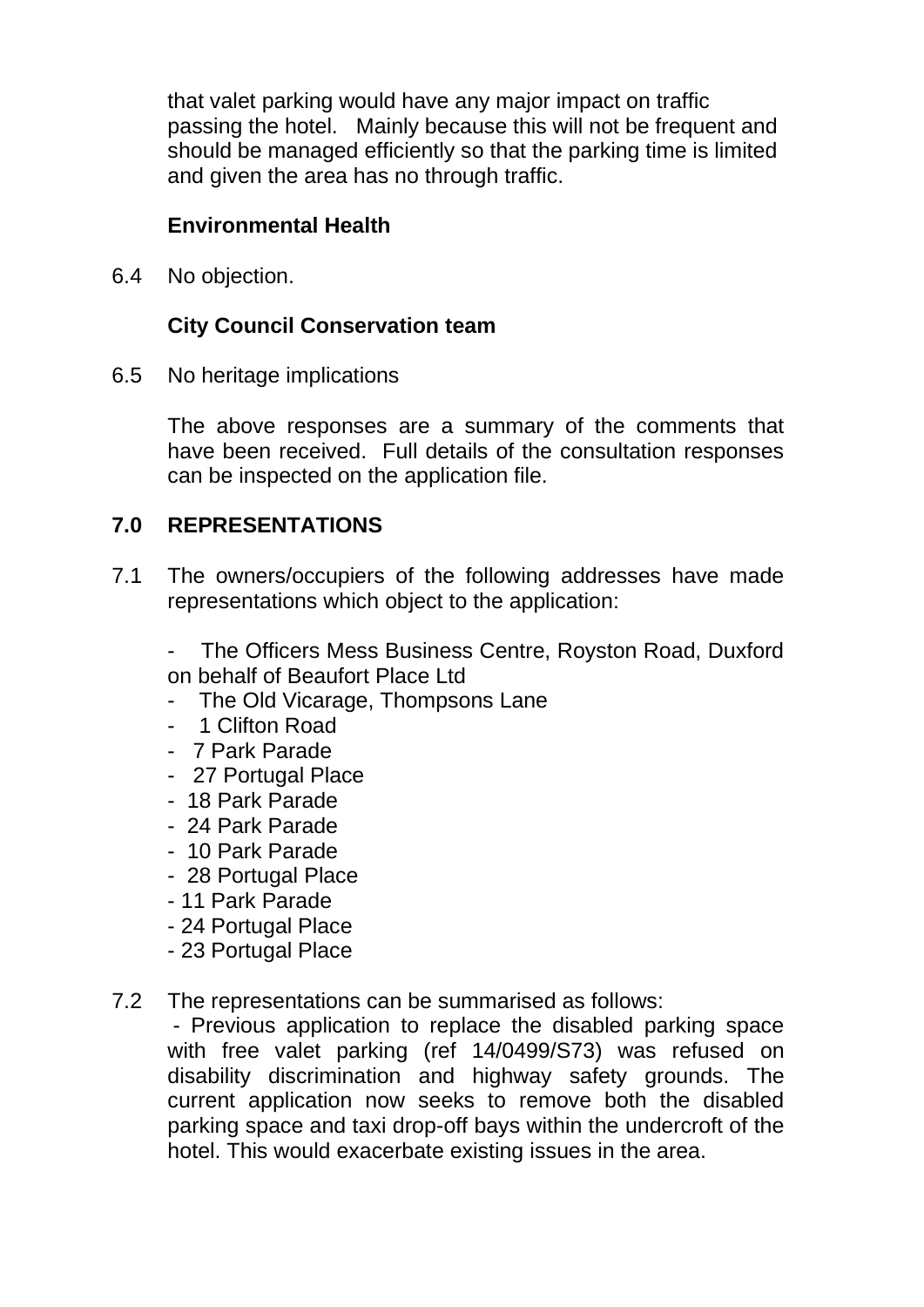- Increased parking in and around the Varsity and blockage of the road with traffic outside the entrance to the site.

- The rationale for the original condition has not changed.

- Fire risk is not a valid reason for the removal of the condition which has been created by the design of the hotel.

- Other conditions have already been amended or removed in relation to this site which undermines the public trust in the planning process

- Narrowness of the highway and lack of space generally causes problems with deliveries and site servicing

- Taxis, Delivery Vehicles and Hotel Customers are constantly breaking the law by stopping in front of the hotel on double yellow lines.

- Dangerous arrangement for pedestrians and cyclists.

- The undercroft has never been used for disabled parking nor has it been used for taxi drop off or pick up.

7.3 The above representations are a summary of the comments that have been received. Full details of the representations can be inspected on the application file.

# **8.0 ASSESSMENT**

### **Principle of Development**

- 8.1 Policy 82 (parking management) states that developments should provide at least the disabled and inclusive parking requirements set out in Appendix L. Appendix L states 'where there are rooms specifically designed for disabled people, parking for disabled people of at least 1 space for each room so designed should be provided'. As set out under the Equality Act, it is the responsibility of site occupiers to ensure that adequate provision is made for the needs of disabled people.
- 8.2 The application seeks the removal of condition 2 which involves the loss of the allocated disabled car parking space approved under application reference 08/1610/FUL. The reason for the proposed removal of this disabled car parking space is fire safety issues associated with its location within the undercroft. A fire safety assessment was carried out before the lockdown and has been submitted to support the application. This was completed by a fire prevention officer and advises that cars should not be parked within the undercroft for any period of time as it is a source of ignition directly adjacent to one of two main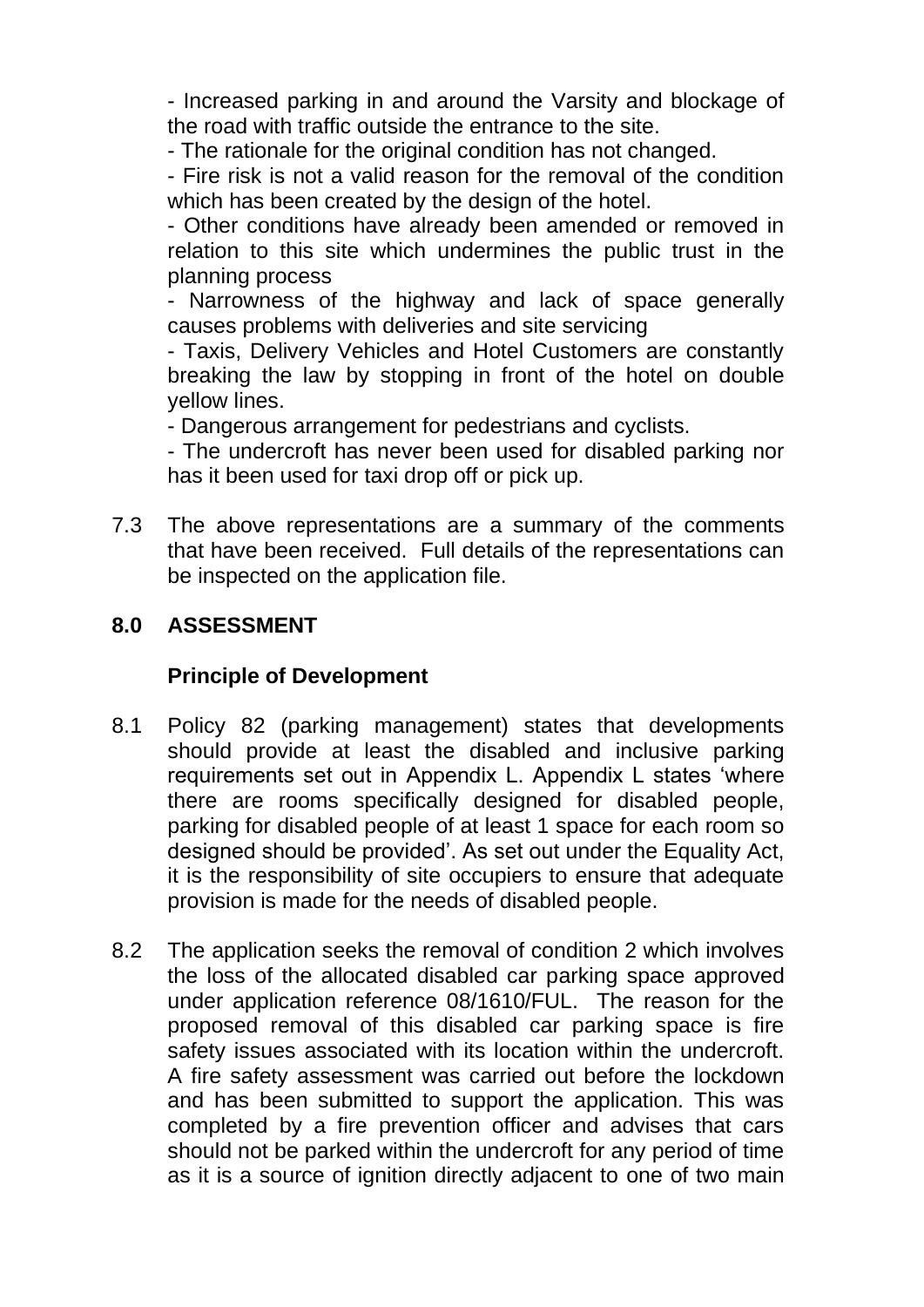fire escape routes out of the hotel. The location of the parking space also obstructs/ impedes fire fighter access to the dry rising main inlet.

- 8.3 As approved within the Travel Plan associated with the original hotel permission the provision of a valet parking service is offered by the Varsity Hotel. This service involves guests agreeing to an arrival time with the hotel to ensure there is sufficient staff on hand to provide this service. The submitted Transport Statement confirms this service has been in place for over 10 years and has been the preferred option for disabled guests visiting the site.
- 8.4 It is acknowledged the principle of the loss of the allocated disabled car parking space is contrary to policy 82. Due to the site constraints within this city centre location, fire safety matters set out in the risk assessment and the provision of a valet service for disabled guests, on balance the loss of the allocated disabled car parking space is considered acceptable in this instance.

# **Highways Safety**

- 8.5 As submitted the County Council Highways engineer raised concern over the loss of the undercroft due to the narrow width of the carriageway along Thompsons Lane and the impact of drivers mounting the footway to pass a parked car. However, during the course of the application the applicants submitted a transport note confirming that the ability for a taxi to enter and leave the site in forward gear will be retained. This has resulted in their original objection being withdrawn subject to a further condition which ensures that the manoeuvring space within the undercroft is retained. Officers support the inclusion of this condition as it is considered reasonable and necessary.
- 8.6 There are no loading and unloading restrictions along Thompsons Lane which means that deliveries to properties and the unloading of vehicles including those associated with residents can take place along its lengths. In this instance the level of disruption to the highway caused by a vehicle pulling up and waiting for the valet parking service is considered to be unlikely to cause any further disruption than the use of the undercroft car parking space (which involves the guest leaving their vehicle to contact a member of staff at reception to open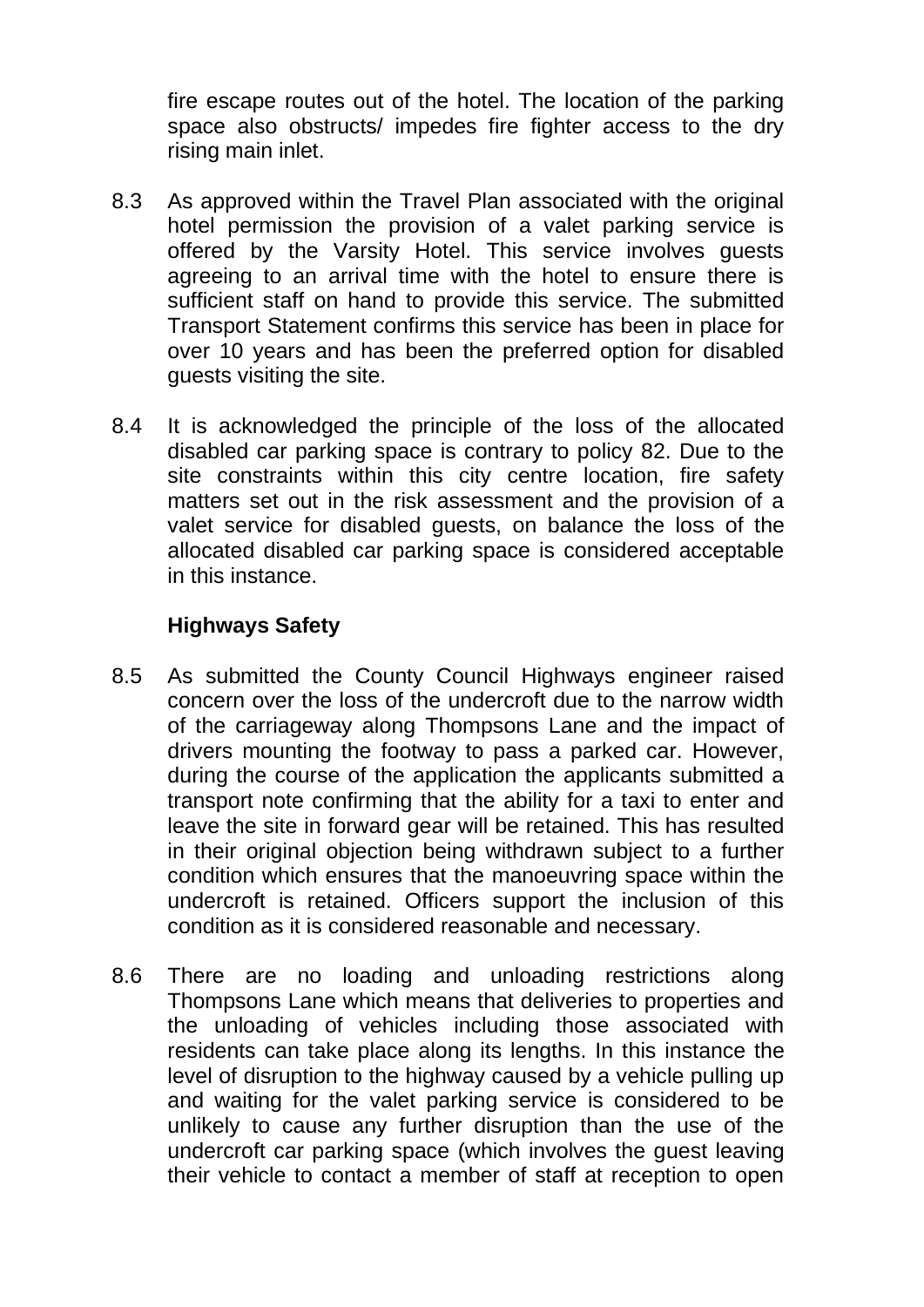the gates to the under croft before manoeuvring into the space) or the delivery of goods to properties along Thompsons Lane. Moreover, within a previous appeal decision relating to the provision of a restaurant on the site, the 4.5m carriageway with footways on both sides was considered to be 'sufficient to allow most small or medium sized commercial vehicles to load or unload on the kerbside without causing undue difficulty'. On balance the loss of the disabled car parking space is not considered to result in additional adverse impacts on the highway network than the existing arrangements. The proposals are considered to be in accordance with Cambridge Local Plan 2018 policy 81.

# **Access matters**

8.7 Cambridge City Council's Access Officer has been consulted and provided comments on the proposed loss of the disabled car parking space. Whilst the preferred option would be for a disabled car parking space to be retained on site, given the evidence provided in the form of a risk assessment which identifies the fire safety issues arising from the current arrangement it is considered that on balance the loss of the disabled car parking space would be acceptable subject to the continued offering of a valet parking service to disabled guests. An additional condition which ensures the valet parking service for disabled guests is retained for the lifetime of the development is considered reasonable and necessary.

### **Other matters**

8.8 Application reference 14/0499/S73 was refused by Cambridge City Council under delegated powers on 28th May 2014 for the following two reasons:

*1) Valet parking for disabled users would be inconvenient and unsuitable for such users, and would show lack of consideration for them, contrary to policies 3/7 and 6/3 of the Cambridge Local Plan 2006.*

*2) The use of valet parking for disabled users would be likely to lead to vehicles waiting on the carriageway or the footway in Thompson's Lane, causing an obstruction to traffic, a hazard to*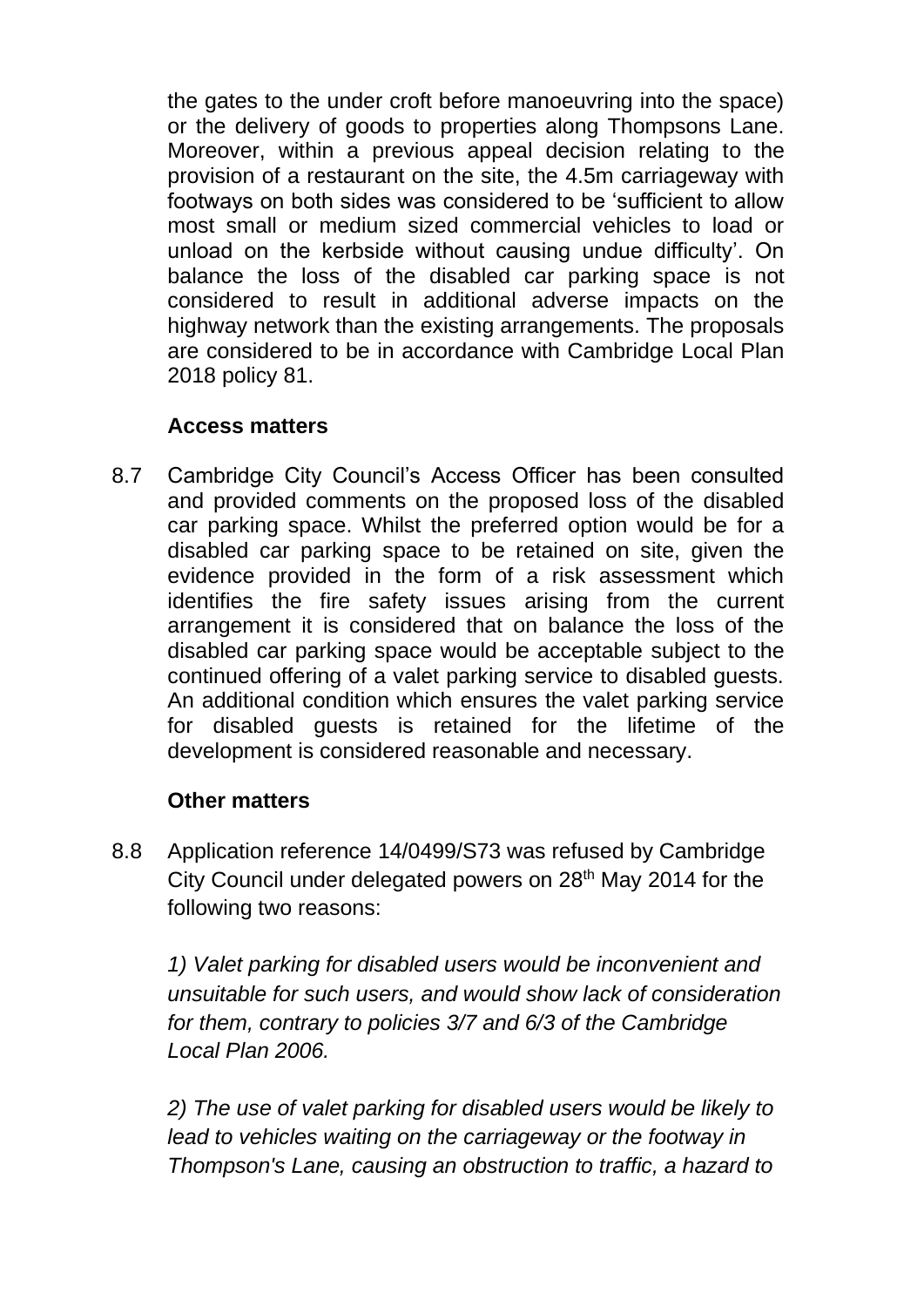*highway safety, especially for cyclists and pedestrians, and noise and disturbance to residents, contrary to policies 3/4, 3/7/4/13 and 8/2 of the Cambridge Local Plan 2006*.

- 8.9 In respect of refusal reason one above, it is considered that from the evidence provided by the applicant in relation to the fire safety issues associated with the location of the allocated space it would be unreasonable and unsafe to insist that the disabled car parking space is retained. Officers maintain the view that disabled guests using valet car parking service rather than an on-site car parking space remains to be an inconvenience. However, given the conclusions of the fire safety audit that has been submitted it is considered necessary to give significant weight to this issue and it is considered appropriate for alternative solutions to be considered. Given this change in circumstance since the previous refusal, and the need to address fire risks becoming much more heightened since the Grenfell disaster, it is considered appropriate to depart from this previous reason for refusal in this instance.
- 8.10 The second reason for refusal listed above refers to the inconvenience to residents/highway safety caused by vehicles parked up on the pavement waiting to be valet-parked. As set out in paragraph 8.6 above, due to the infrequency of the use of this service and the level of disruption caused by vehicles attempting to manoeuvre into the undercroft space on balance the proposal is not considered to result in additional adverse impacts on the highway network than the existing arrangements and the proposals are considered to be in accordance with Cambridge Local Plan 2018 policy 81.

### **9.0 CONCLUSION**

9.1 Overall, the proposed loss of the disabled car parking space subject to the conditions which retain the ability for taxis to enter and leave the site in forward gear and the provision of a valet car parking service for disabled guests is not considered to result in an adverse impact on the highway network or the accessibility arrangements for disabled visitors.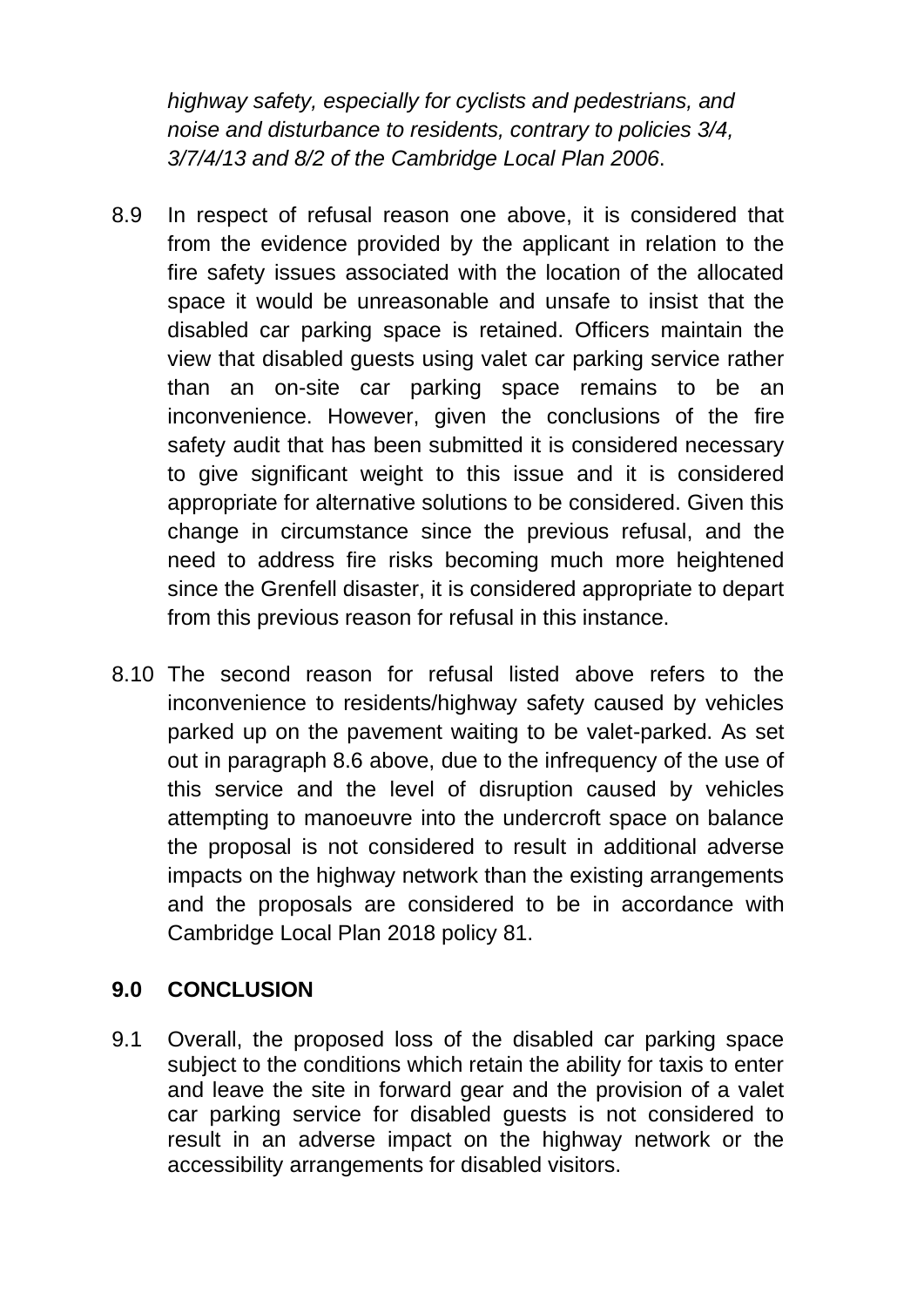#### **10.0 Recommendation**

- 10.1 Approval subject to conditions.
- 1. The development hereby permitted shall be carried out in accordance with the following approved plans:

Location Plan 792/06, Ground Floor 792/H/20, 1st Floor 792/H21, 2nd Floor 792/H/22, 3rd Floor 792/H/23, 4th Floor 792/H24, 5th Floor 792/H/25.

Reason: In the interests of good planning, for the avoidance of doubt and to facilitate any future application to the Local Planning Authority under Section 73 of the Town and Country Planning Act 1990.

2. The area within the hotel site available for visitor drop off shall be retained throughout the lifetime of the development to enable vehicles to enter and leave the site in forward gear. The area shall be used solely for that purpose and shall not be used for the parking of cars.

Reason: To avoid obstruction to traffic in Thompson`s Lane and in the interest of highway safety, and to ensure the area is retained free of obstruction for fire safety reasons. (Cambridge Local Plan 2018 policy 81).

3. The hotel use hereby permitted shall not include a cafe or a bar except with the express permission of the Local Planning Authority.

Reason: The incorporation of such activities would generate a different pattern of activity from the hotel operation proposed in the application and attached drawings, whose impact on neighbour amenity would require testing through the planning application process (Cambridge Local Plan 2018 Policy 35)

4. No person shall be permitted to occupy accommodation in the hotel hereby permitted for a continuous period of more than 13 weeks. The operators of the hotel shall make reservation and occupancy records available to the local planning authority on request, in order to demonstrate the observance of this condition.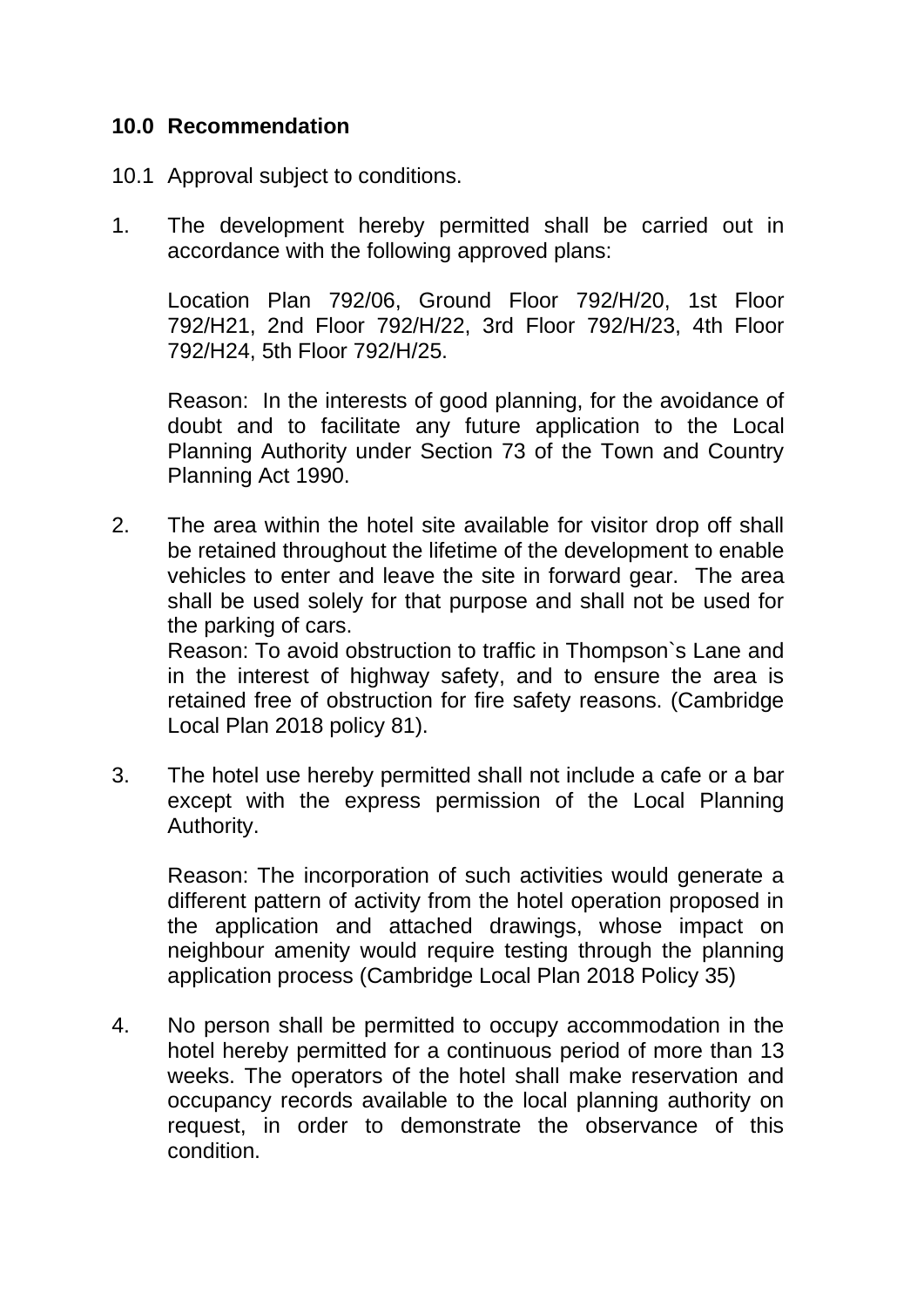Reason: To ensure that the hotel contributes fully to satisfying the need for short-stay visitor accommodation. (Cambridge Local Plan 2018 policy 77).

- 5. The hotel shall continue to offer a valet parking service for all disabled guests throughout the lifetime of the development. Reason: To secure the provision of an adequate car parking service to meet the needs of disabled visitors. (Cambridge Local Plan 2018 policy 82).
- 6. The hotel hereby permitted shall not be occupied until details of the internal configuration of at least three of the rooms in order to confirm with Visit Britain Stars standards of accessibility have been submitted to and approved in writing by the local planning authority. The room layouts so approved shall be implemented before occupation of any rooms in the hotel and shall be maintained thereafter except with the express permission of the local planning authority.

Reason: To ensure adequate provision for disabled visitors (Cambridge Local Plan 2018 Policy 77)

7. The hotel hereby approved shall not be occupied until full details of the sizes and locations of storage containers for waste and recycling and the arrangements for collection have been submitted to and approved in writing by the local planning authority. The provision so approved shall be implemented before occupation of any rooms in the hotel and shall be maintained thereafter except with the express permission of the local planning authority.

Reason: To ensure adequate provision for waste and recycling (Cambridge Local Plan 2018 Policy 57)

8. The hotel use hereby approved shall not commence until details of provision for parking cycles which meets the requirements of the cycle parking standards in the local plan have been submitted to and approved in writing by the local planning authority. The approved provision shall be implemented (including the fixing of approved hoops or stands) before the hotel use commences and shall be maintained thereafter without obstruction except with the express permission of the local planning authority.